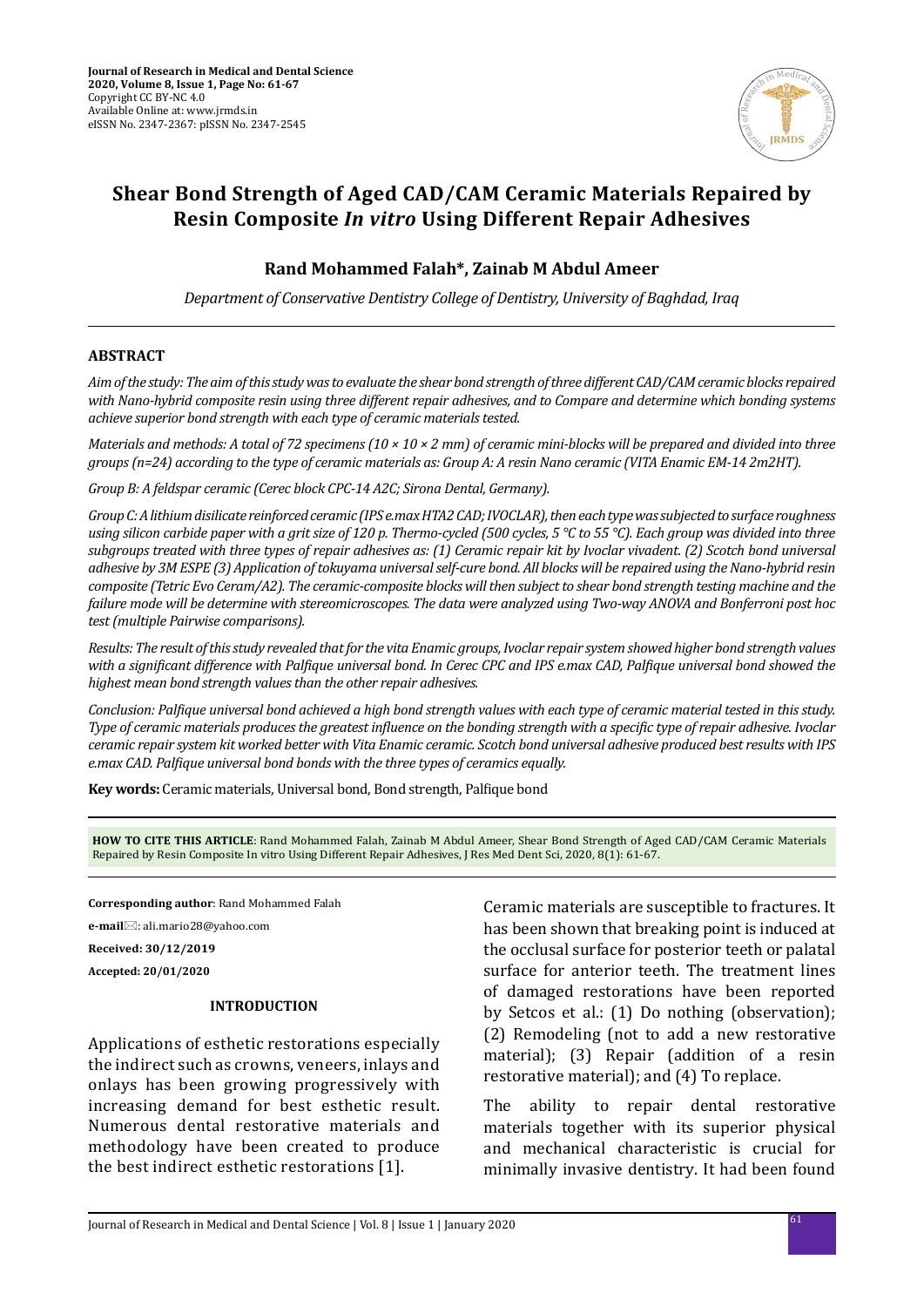in many previous *in vitro* studies that repaired restoration have a higher survival rates than replaced restoration. Numerous factors will influence the decision on whether to repair or to replace the failing restoration such as the type and extent of failure, properties of materials and the cost.

Although the size of the cracks and fractures type within the ceramic restoration will determine the treatment type, intraoral adhesive repair procedures can be indicated as the safe removal of damaged ceramic restoration without causing destruction to the underlying tooth is usually not possible [1].

With the developments in computerized dentistry, manufactured ceramic blocks, which are milled with CAD/CAM systems have been, produced [2]. The advantage of this CAD/ CAM system in dental applications empowered the modeling of high-performance materials that cannot be effectively cut to form dental restorations [3].

It had been proven in many previous studies that surface pretreatment (mechanical roughening) must be performed in the repair process for CAD/CAM resin materials in order to generate irregularities on the fractured ceramic surface leading to increase bonded surface area [4-6].

Mechanical pretreatment essentially cleans and increase the surface area, leading to higher bond strength values owing to mechanical retention [7]. A study done by Stawarczyk et al. in 2015 demonstrated that additional conditioning with adhesives is required to attain significant improved adhesion between resin composite and CAD/CAM resin, as micromechanical retention is not sufficient alone due to the standardized polymerization procedure, these resins have barely sufficient carbon-carbon double bonds on the surface to which the resin luting agent can be bonded [8].

Limited information was published about the efficacy of repair adhesive of resin composites to ceramic blocks. This study was carried out with the need of testing the bonding strength of three different CAD/CAM blocks repaired with composite resin using three different repair adhesives.

# **MATERIALS AND METHODS**

Three different CAD/CAM ceramic materials (VE, Cerec CPC and IPS e.max CAD) were chosen for the study. From every material, 24 samples  $(10 \times 10 \times 2 \text{ mm})$  were set up from prefabricated blocks utilizing a low speed cutting device under water cooling. Firing scudual for the IPS e.max CAD and Cerec CPC blocks was done according to manufacturer instruction before surface treatment. A firing procedure was not necessary for hybrid Vita enamic ceramics. Specimens were embedded in acrylic resin blocks (20 × 20 × 15) and then the surface of all the samples have been standardized by using the grinder/polisher machine in which each sample was grinded in two steps; the first step, a silicon carbide paper with a grit size of 400P followed by 600P with rotational speed of 220 RPM under water cooling for 2 min. the specimen then subjected to thermo cycling procedure between 5 °C and 55 °C for 500 cycles with a 30 seconds dwell time. For surface roughness, the surface of all samples have been treated with a sand paper with a grit size of 120P that simulate clinical situation of using 125 μm abrasive particle size diamond burs with high-speed Hand piece in order to increase the bonded surface area. All specimens were cleaned in distilled water for 10 minutes in an ultrasonic cleaner to remove the loose particles of the ceramic materials [6]. Each type of ceramic materials was divided into three subgroups according to type of repair adhesives Figure 1:

Subgroup 1: Application of ceramic repair system kit (n=8).

Subgroup 2: Application of scotch bond universal adhesive (n=8).

Subgroup 3: Application of tokuyama universal bond (n=8).

After the application of the repair adhesives, the composite resin Tetric EvoCeram filling material (Ivoclar Vivadent, Germany) was packed in single increment using a specially design Teflon mold to hold the composite resin over the ceramic sample that was 6 mm in diameter and 2 mm in height. The material was light cured for 20 seconds with the tip of the light-curing unit placed in an intimate contact with overlying celluloid strips for all samples [9]. After curing,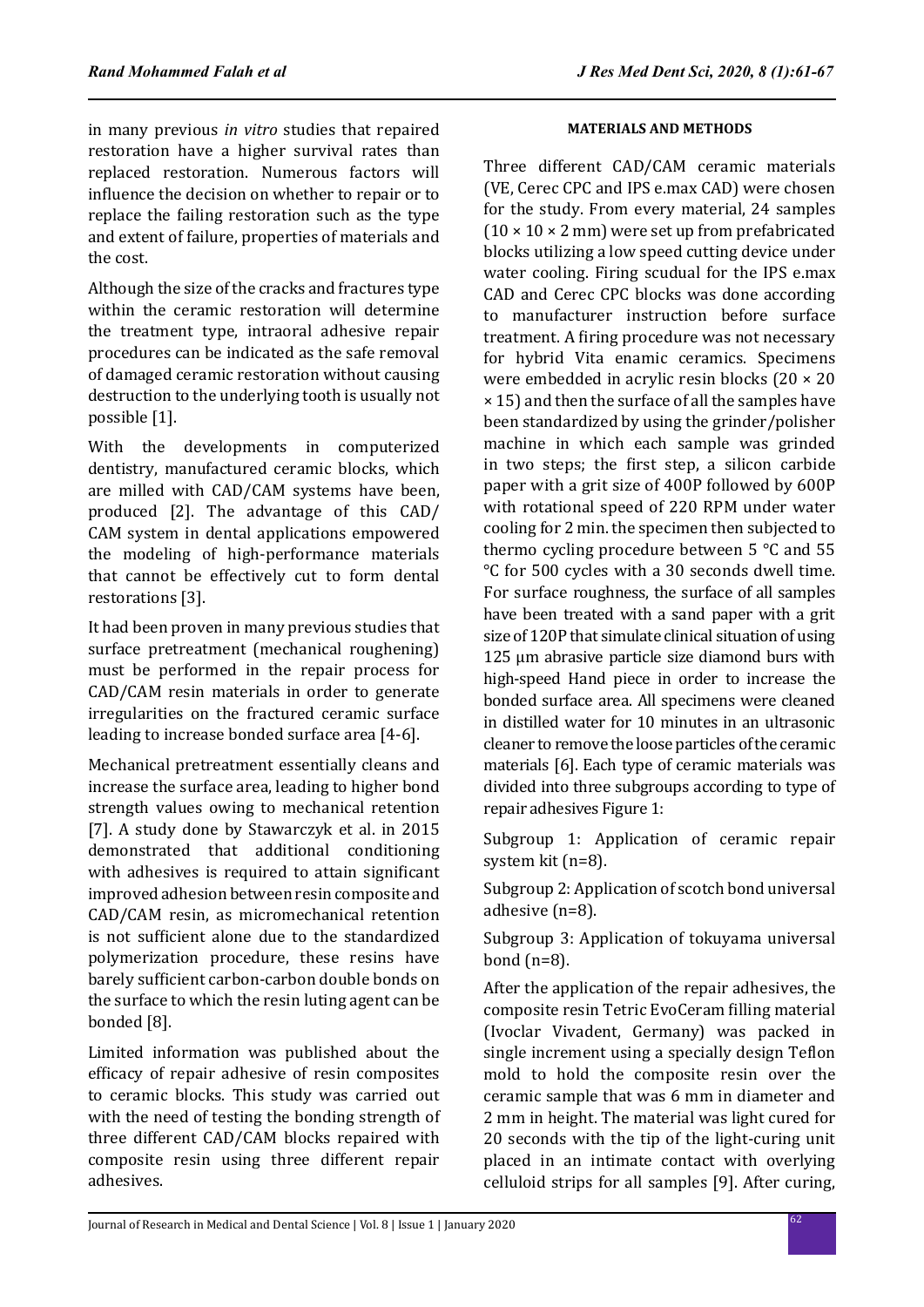

**Figure 1: Scematic diagram of study groups.**



**Figure 2: Study sample.**

the ceramic-resin composite block was removed from the mold and the adhesive interface was exposed to additional 40 sec of irradiation Figure 2 [10].

All the samples were stored in deionized distilled water within a dark container at a temperature of 37ᵒC before bond strength testing to allow for post-polymerization [1].

## **Shear bond strength test**

SBS test was performed with Laryee universal testing machine (China) using a stainless steel chisel-shaped rod with across head speed 0.5 mm/min [11].

The SBS was obtained from the following equation:

SBS=Force (Newton)/Surface area (mm<sup>2</sup>)

Surface area=πr

Π=3.14, r=Radius, r=3 mm

Surface area:  $3.14 \times 32 = 28.26$  mm<sup>2</sup>

SBS results were statistically analyzed by 2-way ANOVA. Bonferonni test adjustment for multiple comparisons of SBS within subgroups between groups. The statistical tests were performed with special software SPSS Version 21.0. At a level of significance of (0.05). After shear bond testing, the sample and the broken parts were examined under stereomicroscope a 40X magnification to determine the mode of failure.

## **Results**

The result of the 2 way ANOVA showed that the largest effect size on SBS was between the subgroups of group B followed by group C and the least effect size was in group A (Table 1). Bonferonni-test was used as shown in Table 2 to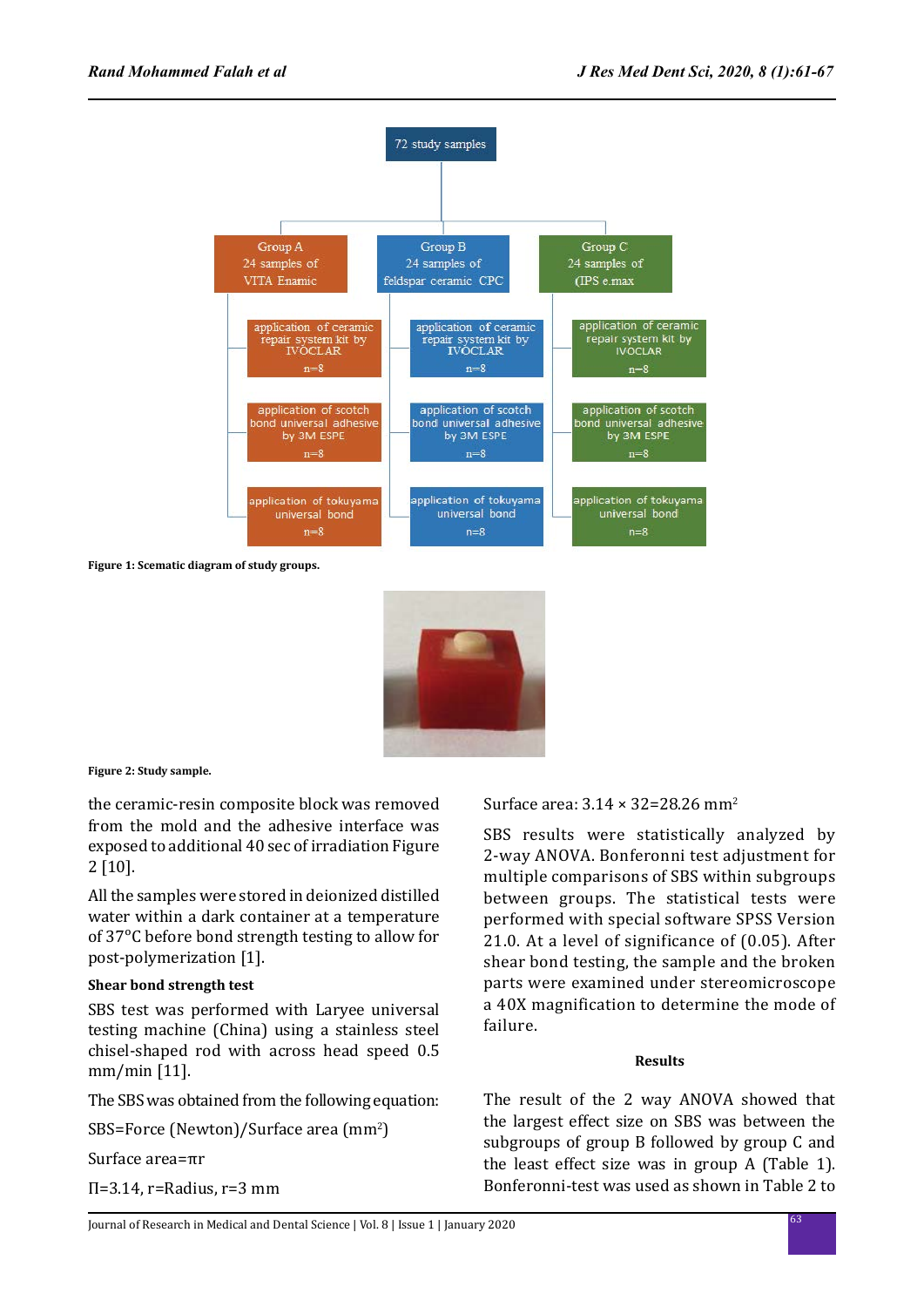| <b>Groups</b> | <b>Sum of Squares</b> | df | <b>Mean Square</b> |        | Sig.  | Partial Eta Squared  |
|---------------|-----------------------|----|--------------------|--------|-------|----------------------|
|               | 31.16                 |    | 1.58               | 3.635  | 0.032 | 0.103                |
|               | 86.631                |    | 43.315             | 10.106 |       | 0.243 [Large effect] |
|               | 46.37                 |    | 23.185             | 5.409  | 0.007 | 0.147                |

| Table 2: Bonferonni test between subgroups for each group. |                        |                |                       |          |  |
|------------------------------------------------------------|------------------------|----------------|-----------------------|----------|--|
| Groups                                                     | (I) Subgroups          | (J) Subgroups  | Mean Difference (I-J) | Sig.     |  |
|                                                            |                        | A2             | 2.744                 | 0.03     |  |
| Α                                                          | A1                     | A3             | 0.929                 |          |  |
|                                                            | A2                     | A <sub>3</sub> | $-1.815$              | 0.253    |  |
|                                                            | <b>B1</b><br><b>B2</b> | <b>B2</b>      | $-0.265$              |          |  |
| B                                                          |                        | B <sub>3</sub> | $-4.156$              | $\Omega$ |  |
|                                                            |                        | B <sub>3</sub> | $-3.891$              | 0.001    |  |
| L.                                                         | C1                     | C <sub>2</sub> | $-1.891$              | 0.217    |  |
|                                                            |                        | C <sub>3</sub> | $-3.398$              | 0.005    |  |
|                                                            | C <sub>2</sub>         | C <sub>3</sub> | $-1.506$              | 0.452    |  |

**Table 3: Mean bond strength values for all groups.**

| Groups | Subgroups      | Mean   | ±SD   | <b>Minimum</b> | <b>Maximum</b> |
|--------|----------------|--------|-------|----------------|----------------|
|        | A1             | 11.585 | 2.405 | 8.49           | 15.92          |
| Α      | A <sub>2</sub> | 8.841  | 1.414 | 6.72           | 10.96          |
|        | A <sub>3</sub> | 10.656 | 3.015 | 6.72           | 14.5           |
| B      | <b>B1</b>      | 6.808  | 1.603 | 3.18           | 8.49           |
|        | <b>B2</b>      | 7.073  | 2.299 | 4.6            | 10.96          |
|        | B <sub>3</sub> | 10.964 | 2.081 | 8.13           | 15.21          |
| C<br>J | C <sub>1</sub> | 9.249  | 2.317 | 6.79           | 14.15          |
|        | C <sub>2</sub> | 11.14  | 1.501 | 9.55           | 14.5           |
|        | C <sub>3</sub> | 12.646 | 1.375 | 10.61          | 14.15          |

find the subgroups responsible for the difference. Mean bond strength values are presented in Table 3.

From this table we can see for group A (Vita Enamic) there was significant difference only between subgroup A1 (IVOCLAR ceramic repair system kit) and sub group A2 (scotch bond universal). For group B (Cerec CPC) there was a highly significant difference between subgroups B1 (IVOCLAR ceramic repair system kit) and subgroup B3 (Palfique universal bond) and between subgroup B2 (scotch bond universal by 3M) and subgroup B3 (Palfique universal bond).

For group C (IPS e.max CAD) there was only highly significant difference between subgroup C1 (IVOCLAR ceramic repair system kit) and C3 (Palfique universal bond). Two-way analysis of variance was used at level of significance of (0.05) as in Table 4, In order to determine the effect of adhesive systems on SBS between the three types of ceramic materials. There was a highly significant difference among the three types of ceramics when using IVOCLAR ceramic repair system kit and using scotch bond universal adhesive, but there was no significant difference of using the Palfique universal bond for all three ceramic materials.

Bonferroni test was done for IVOCLAR ceramic repair system kit subgroups among the three ceramic groups and also was done for scotch bond universal adhesive subgroups among the three ceramic groups to determine the level of significance as shown in Table 5.

There was only high significant difference between groups A and B when using IVOCLAR ceramic repair system kit and no significant difference found among the other groups.

For scotch bond universal adhesive subgroups, there was a high significant difference for SBS between groups B and C with no significant difference found among the other groups.

There was no adhesive failure within the vita enamic and Cerec CPC groups; no cohesive failure was developed within the e-max group. The percentage of mixed failure within the study samples was found to be 59.7% while 27.7% accounted for cohesive failure and only 12.5% accounted for adhesive failure.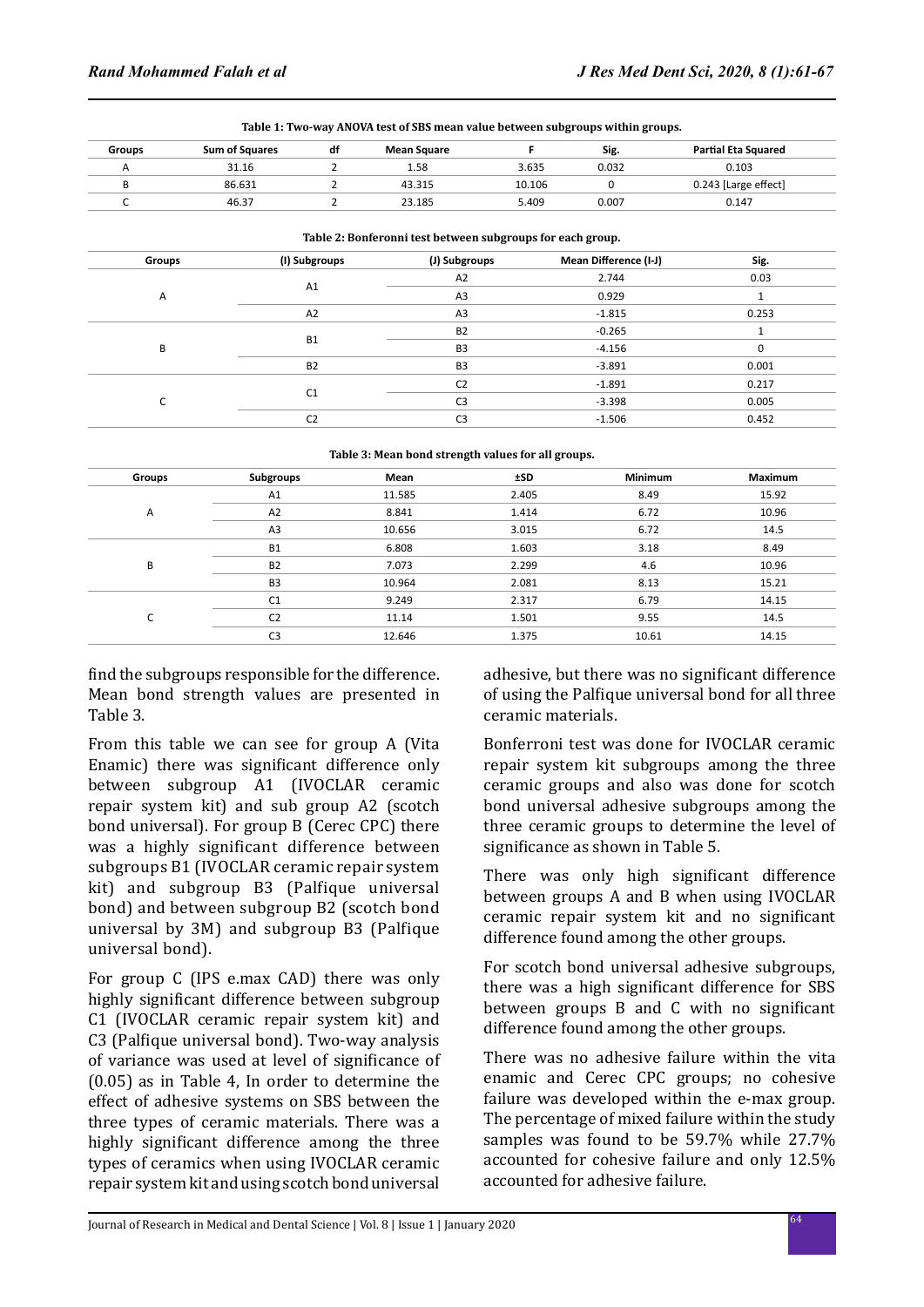| <b>Subgroups</b>                  | <b>Sum of Squares</b> | Df | <b>Mean Square</b> |        | Sig.  | <b>Partial Eta Squared</b> |
|-----------------------------------|-----------------------|----|--------------------|--------|-------|----------------------------|
| IVOCLAR ceramic repair system kit | 91.313                |    | 45.656             | 10.652 |       | 0.253 [Large effect]       |
| scotch bond universal adhesive    | 66.553                |    | 33.276             | 7.764  | 0.001 | 0.198                      |
| Palfique universal bond           | 18.361                |    | 9.181              | 2.142  | 0.126 | 0.064                      |

| Toble E. Donforonni toot adjustment for multiple companison of CDC within subgroups |  |  |
|-------------------------------------------------------------------------------------|--|--|

| Table 5. Dollet olin test aujustment for multiple comparison of 5D5 within subgroups. |                         |            |                       |       |  |
|---------------------------------------------------------------------------------------|-------------------------|------------|-----------------------|-------|--|
| <b>Subgroups</b>                                                                      | (I) Groups              | (J) Groups | Mean Difference (I-J) | Sig.  |  |
|                                                                                       | $\overline{\mathsf{A}}$ |            | 4.778                 |       |  |
| <b>IVOCLAR</b> ceramic repair<br>system kit                                           |                         |            | 2.336                 | 0.082 |  |
|                                                                                       |                         |            | $-2.441$              | 0.064 |  |
|                                                                                       | $\overline{\mathsf{A}}$ | В          | 1.769                 | 0.277 |  |
| scotch bond universal<br>adhesive                                                     |                         |            | $-2.299$              | 0.09  |  |
|                                                                                       |                         |            | $-4.068$              | 0.001 |  |

#### **DISCUSSION**

During clinical service many factors may cause fracture of ceramic restorations such as trauma, attrition, abrasion, etc. As a result of the method of the ceramic processing, the addition of new porcelain material to an existing intra-oral fractured restoration wouldn't be possible [5]. In consequence, intraoral, repair can be regarded as a localized emergency treatment for fracture restoration [12]. In addition, it represents a possible alternative for replacement of a fractured, all, ceramic, restoration as the removal is not easy and mostly costly for these restorations [13].

The base design of the, present study was to simulate as much as, possible the clinical situation in order to give a simple clinical circumstance so as to give a basic clinical direction for repair done by the practitioners, as intra-oral air abrasion by particulate abrasives and proprietary silica coating devices, or chemicals such as hydrofluoric and hydrochloric acids may not be available. Thus, this study was planned to detect the intra-oral reparability of three different CAD/CAM ceramic materials as simple alternative to the extra-oral repair of fractured ceramic restoration by using Nanohybrid resin composite (Tetric EvoCeram /A2) with three different intermediate adhesives layer used for repair.

A nano-hybrid resin composite (Tetric EvoCeram /A2) had been selected for the repair. The nanohybrid composite resin was selected along with the ability of the material to be used for intraoral repairs of fractured ceramic restorations in addition for anterior and posterior direct restorations.

Evaluation of the adhesion between ceramic and composite materials done by using the shear bond strength test. Although it has been reported in many previous studies that using shear bond strength for measuring bond strength considered as a less reliable test than the microtensile bond strength as it leads to non-uniform distribution of the stresses at the adhesive area [14], but the forces directed to the repair area are mainly in the shear manner, moreover shear test require simple sample preparation and easy test protocol [5].

Results of this study led to the rejection of the null hypothesis: no difference in the shear bond strength between the three adhesive repair systems tested in this study when bonded to three different aged CAD/CAM ceramic materials.

For the Vita Enamic group (group A) the results of this study revealed that there is no statistically significant difference between the three adhesive tested with only a significant difference found between the Ivoclar ceramic repair system kit and the scotch bond universal adhesive, with Ivoclar kit showed slightly higher bond strength value, this means that the vita enamic capable of bonding with the three types of adhesive tested each with different type of monomer with the Ivoclar repair system kit perform slightly better. This could be explained that the Zirconium oxide within the Vita enamic ceramic materials can react with phosphate ester monomers, which is why MDP-containing primers or resin can improve bonding [15]. Previous studies have reported that the shear bond strength between resin luting agents and zirconium oxide ceramics increased by the addition of an MDP-containing bonding/saline agent mixture [16, 17].

the priming agent Monobond Plus (part of the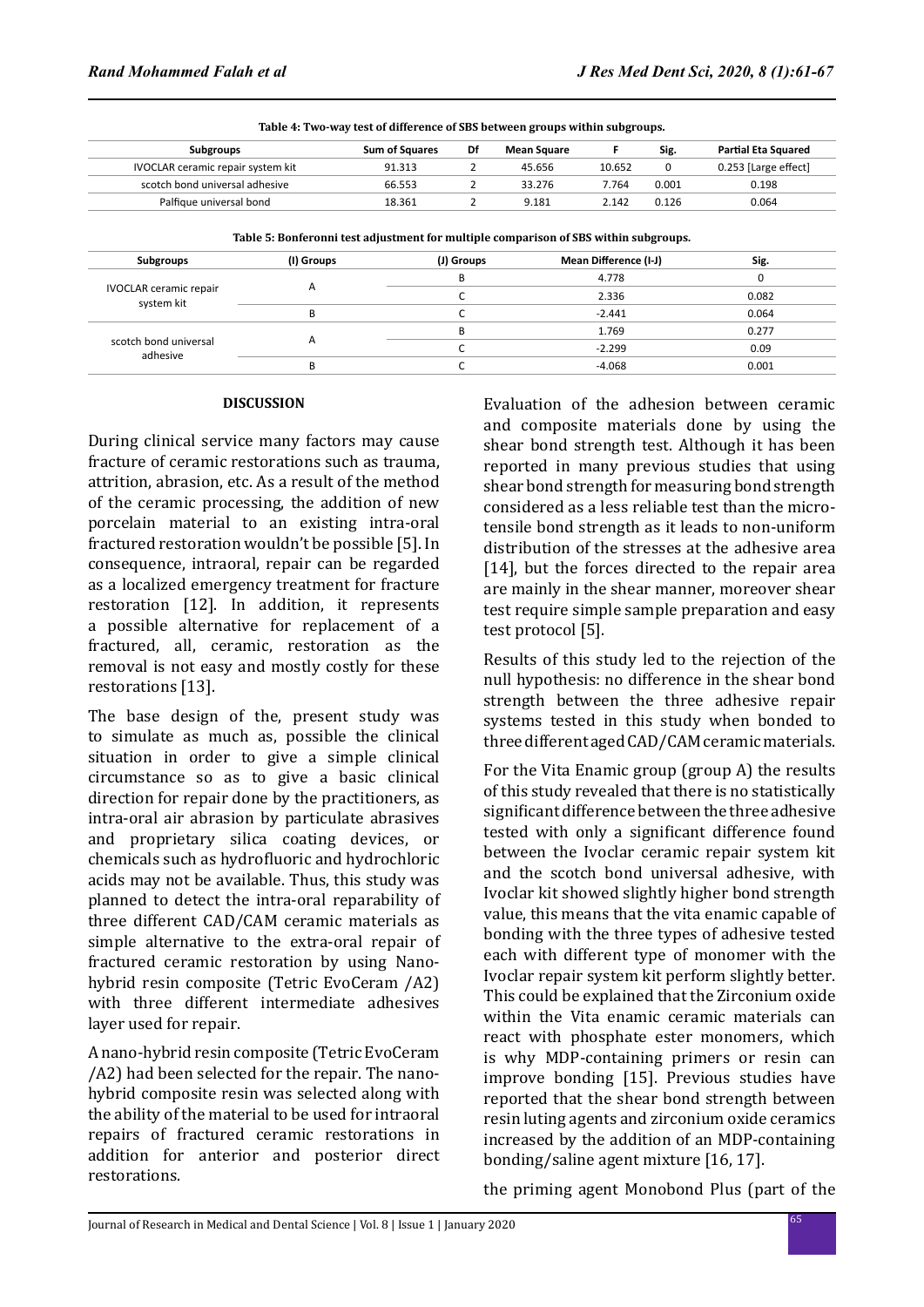Ivoclar repair kit), comprises (3-MPS) monomer, sulphide methacrylate and methacrylated phosphoric acid ester, lead to the highest bond strengths, and when the two phosphatemonomer-based primers used in this study were compared, Monobond Plus showed statistically significantly higher bond strength than scotch bond universal adhesive. This may be related to the composition of Monobond Plus, as it contains both an MDP monomer and a saline monomer 3-MPS [18]. In addition the presence of MDP in scotch bond universal is slightly more hydrophilic led to less wetting of the resin matrix of the hybrid ceramic so decrease the bond strength [19].

For the Cerec blocs CPC (group B) there was a highly significant difference between Ivoclar ceramic repair system kit and Palfique universal bond and between scotch bond universal and Palfique universal bond, with the Palfique universal bond produce higher bond strength values than the two others and there was no significant difference found between the ivoclar repair kit and the scotch bond universal, both of them produce low bond strength values.

This could be explained by the chemical composition of the Cerec CPC ceramic, it lack zirconium oxides so both Phosphate-monomercontaining agents (Ivoclar repair system kit and the scotch bond universal) couldn't achieve a high bond strength values as the Palfique universal bond which contains a new 3D-SR monomer that have several functional groups that can interact with calcium and polymerizing groups per molecule. For the IPS e.max CAD (group C) the highest values for the mean SBS were obtained within this type of material with the three types of the adhesive tested, this may be related to the ability of lithium disilicate ceramic blocks to respond to surface treatment much better than the other two ceramics, this result is in accordance with the result of [1] who concluded the surface roughness increase bond strength for the lithium disilicate, didn't increase bond strength for the feldspathic and reduced bond strength for hybrid ceramic. No significant difference had been found between scotch bond universal and Ivoclar repair system kit with a slight higher bond strength with the scotch bond as it contain HEMA as an organic monomer while the heliobond contain Bis-GMA as an organic monomer, both responsible for the formation of the bonding layer, in addition the HEMA is a low molecular weight monomer, which is characterized by its hydrophilic properties and is an essential component of most adhesive systems [20]. No significant difference had been found between Palfique universal bond and the scotch bond universal as both type contain the organic monomer HEMA with slightly higher bond strength with the Palfique universal bond since it contain two additional monomer Bis-GMA and TEGDMA that may increase the bond strength. A high significant difference founded between the Ivoclar repair system kit and the Palfique universal bond with higher bond strength values obtained with the Palfique universal bond since it contain three types of organic monomers (HEMA, Bis-GMA and TEGDMA) while the Ivoclar repair system kit based on only Bis-GMA as an organic monomer. Regarding the performance of the repair adhesive tested in this study with each ceramic, it was clear that the type of the ceramic materials produce different bond strength with the same adhesive tested.

The results of this study indicate that the bonding strength was lower (range between 6.808 and 12.646 MPa) when compared with other studies that utilized μTBS. A systematic review remarked that expansion in the bonded area is associated with reduced bonding strength values. Indeed, the results of "macro" tests can range between 5.6 and 11.5 MPa, in consistence with the results [21], Nevertheless, comparison of results from different testing methods would not be appropriate [22].

## **CONCLUSION**

Within the limitation of this *in vitro* study, the following conclusion could be gained:

- 1. For the vita enamic materials, the ivoclar ceramic repair system kit produced the higher bond strength value than the two others.
- 2. For the Cerec CPC, Palfique universal bond produced the higher bond strength value.
- 3. For the IPS e.max CAD, Palfique universal bond and scotch bond universal act better than the ivoclar ceramic repair system kit.
- 4. Within a specific type of repair adhesive, the type of ceramic materials produced the great influence on the bonding strength: